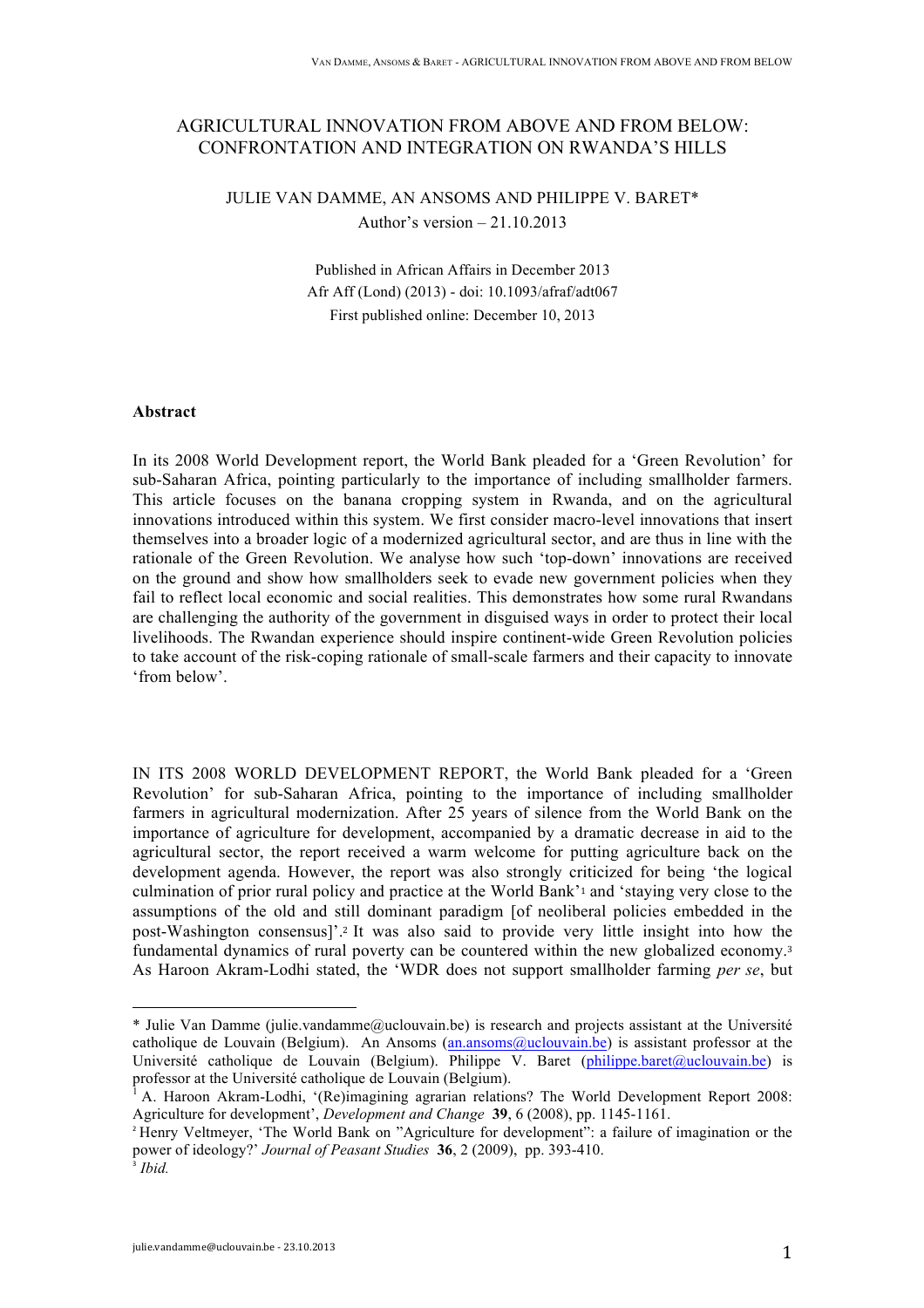commercially-oriented, entrepreneurial smallholder farming', which in reality will only be applicable to a minority of entrepreneurs. He interprets this as the commitment of the World Bank to facilitate the integration of a relatively small proportion of competitive smallholders into the global economy, whereas the majority of so-called 'non-competitive farmers with limited productive capacity' would be left out of the picture.<sup>4</sup>

A similar evolution seems to be taking place in Rwanda. Over the last decade, the Rwandan economy has been characterized by an average growth above 8 percent per year.<sup>5</sup> While there is little space for democratic dialogue and freedom of expression, the country has been applauded for the quality of its technocratic governance and for the way in which authorities manage to maintain macro-economic stability.y <sup>6</sup> David Booth and Frederick Golooba-Mutebi, for example, describe Rwanda as a developmental patrimonial state in which close business-politics interconnections lead to constructive economic outcomes because of the elites 'politically inspired economic activism'.<sup>7</sup>

The agricultural sector occupies an important place in the visions and ambitions of the Rwandan authorities.<sup>8</sup> Within the framework of the implementation of the principles of 'Vision 2020', the Rwandan government adopted the National Agricultural Policy (NAP) in 2004.<sup>9</sup> In 2005, it applied the NAP through the Strategic Plan for the Transformation of Agriculture*,* SPTA(I), which was updated in the SPTA(II). Rwanda's agricultural policies aim to achieve agricultural modernization, intensification, professionalization and enterprise development through innovative strategies that promote monocropping and regional crop specialization, land registration and the consolidation of plots, as well as market-orientation in all production activities.<sup>10</sup> These policies seem to be paying off in terms of overall productivity growth. However, Ansoms has previously analysed how such modernized and innovative techniques pose significant risks to the fragile livelihoods of the majority of Rwandan smallholder farmers, while not living up to their expectations in terms of improved well-being.<sup>11</sup>

In this article, we focus on the banana cropping system. Banana is a common crop for the majority of smallholders in the region, and therefore a privileged entry point for studying agrarian systems. The importance of banana for Rwanda's smallholders can be explained by the multiple functionalities of the crop as a food and cash crop; but also for its agronomic aspects in terms of prevention of erosion and renewing of soil fertilization.<sup>12</sup> In line with regionalization policy, the Rwandan government wants to break with a tradition of banana growing at the level of each household, and wants to concentrate banana production in a few regions with suitable agro-ecological conditions for banana growing. Moreover, policy makers aim to significantly innovate production methods in order to increase overall output.<sup>13</sup>

<sup>4</sup> Akram-Lodhi,'Reimagining agrarian relations?', p. 1156.

<sup>&</sup>lt;sup>5</sup> IMF, 'Rwanda: 2012 Article IV Consultation and Fifth Review under the Policy Support Instrument and Request for Modification of Assessment Criteria' (IMF Country Report No. 13/77, Washington, 2013).

<sup>&</sup>lt;sup>6</sup> An Ansoms and Donatella Rostagno, 'Rwanda's Vision 2020 halfway through: what the eye does not see', *Review of African Political Economy* **39**, 133 (2012), pp. 427-450.

<sup>7</sup> David Booth and Frederick Golooba-Mutebi, 'Developmental patrimonialism: the case of Rwanda', *African Affairs* **111**, 444 (2012), pp. 379-403, p. 403.

<sup>8</sup> An Ansoms, 'Reengineering rural society: the visions and ambitions of the Rwandan elite', *African Affairs* **108**, 431 (2009), pp. 289-309.

<sup>9</sup> MINAGRI, 'Strategic Plan for the Transformation of Agriculture in Rwanda - Phase II (PSTA II) - Final Report' (MINAGRI, 2009).

<sup>&</sup>lt;sup>10</sup> Ansoms and Rostagno, 'Rwanda's Vision 2020 halfway through'.

<sup>&</sup>lt;sup>11</sup> An Ansoms, 'Views from below on the pro-poor growth challenge: the case of rural Rwanda', *African Studies Review* **53**, 2 (2010), pp. 97-123. See also An Ansoms and Jude Murison, 'D'"Arabies Saoudite" au "Darfour": L'histoire d'un marais au Rwanda', in Filip Reyntjens, Stefaan Marysse and Stef Vandeginste (eds), *L'Afrique des Grands Lacs: Annuaire 2011-2012* (L'Harmattan, Paris, 2012).

<sup>&</sup>lt;sup>12</sup> Hubert Cochet, *Crises et Révolutions agricoles au Burundi* (Karthala, Paris, 2010).

<sup>&</sup>lt;sup>13</sup> Interview, employee of MINAGRI-CIP project, 17 February 2011, Kigali.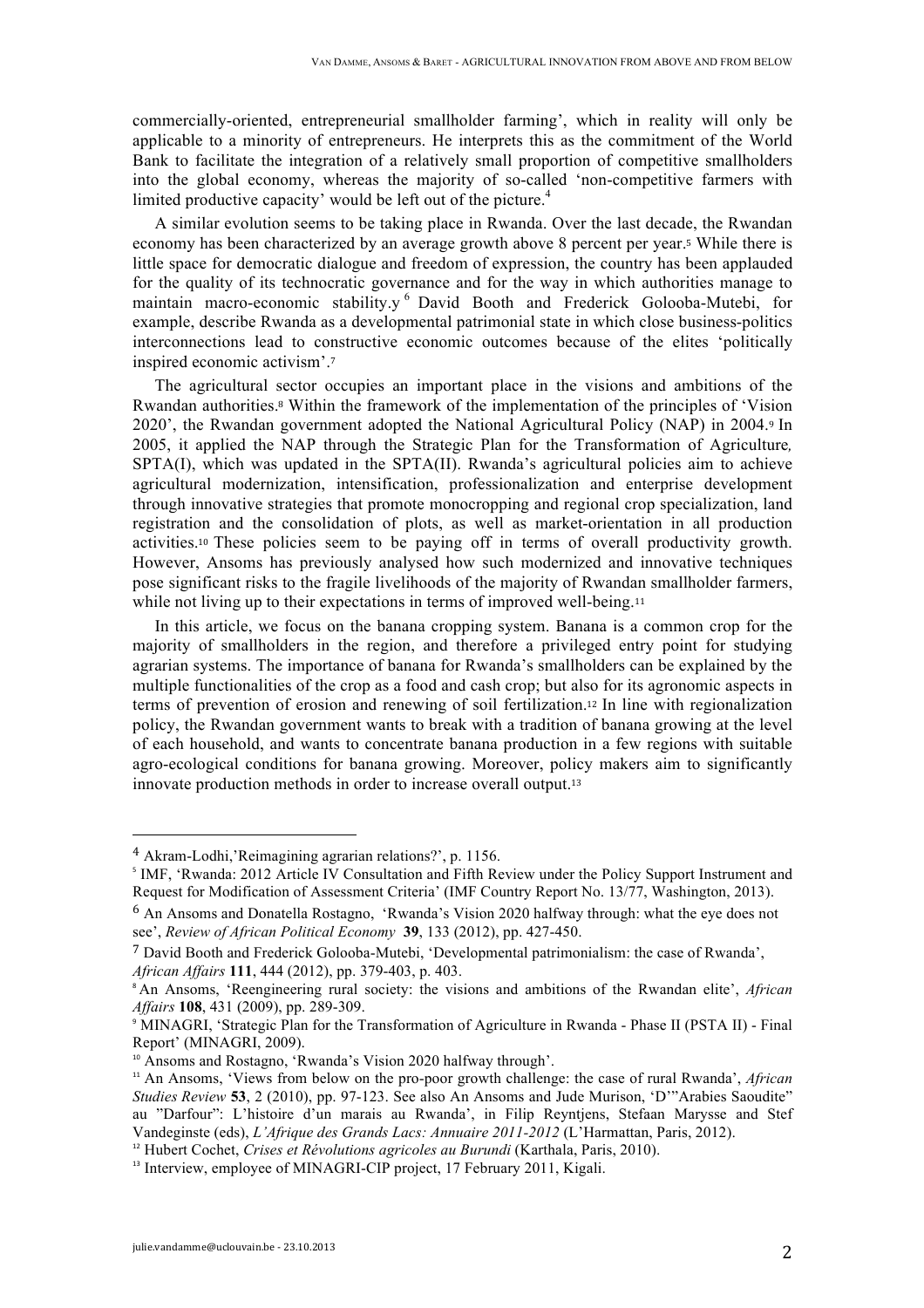Our methodology is based upon in-depth qualitative research, conducted at various times (each farmer was interviewed from two to four times) with a limited sample of farmers (n=18). Most of them grow bananas, but they live in three diverse agro-ecological environments.<sup>14</sup> In the first phase, in 2009, we conducted semi-structured interviews with 18 farmers living in three regions: the Gatore sector in the Eastern Province, the Kinazi-Musenyi sectors in the Southern Province and the Nzahaha sector in the Western Province. Our sample in each setting included three farmers adopting "traditional'' cultivation patterns, and three "innovative'' farmers in terms of practices adopted in the banana-based cropping system.<sup>15</sup> We gathered information on the rationale behind their cultivation practices, and the constraints they faced in sustaining their daily livelihoods. We also conducted interviews in Burundi (Cibitoke, a sector of Cibitoke province) and DRC (Lurhala, a *groupement* in *territoire* Wallungu). In the second phase, in July 2010, we combined individual semi-structured interviews with focus group discussions to share views on 'pathways of innovations'.<sup>16</sup> For the focus groups, our interviewees were invited to a group discussion accompanied by two guests of their own choice. Two group discussions of six to twelve participants were organized per setting. For both research phases, our purpose was not to be representative, but to gather in-depth information on cultivation systems, local livelihoods and pathways of innovations in banana cropping.

We use these data to analyse the impact of agricultural innovations on the banana cropping system. On the one hand, we focus on macro-level innovations that form part of a broader policy framework that aims for a modernized agricultural sector. On the other hand, we illustrate how smallholders also develop their own innovations "from below" in response to or independent of top-down innovations. We analyse smallholders' response to both types of externally-induced innovations, ranging from obligatory adoption with hidden or open resistance, to hesitant integration within local-level farming systems. In this way we are able to show that government efforts to reduce the production of beer bananas fail to take into account the fact that beer bananas are a less risky investment, are more easily marketable, and play an important social function within rural communities. As a result, farmers have sought to evade new government policies, using a range of innovative strategies to sustain prior practices. In doing so, they demonstrate how some rural Rwandans are quietly challenging the authority of the government through every day acts of resistance.

*Externally-induced innovations: confrontation and integration*

<sup>&</sup>lt;sup>14</sup> The qualitative data collection consisted in comprehensive interviews (around two-three hours). In this way, the sample is varied and represents the diversity of the banana-based cropping systems in the region. That is why the sample is limited but contrasting.

<sup>&</sup>lt;sup>15</sup> To differentiate between the "traditional" and "innovative" farmers, we made a typology on the basis of a large sample of farmers (344) previously surveyed by CIALCA (Consortium for Improving Agriculture Based Livelihoods in Central Africa). To refine this typology and increase the diversity of farmers beyond those included in the initial CIALCA sample, we did a preliminary survey (with a sample of 24 farmers) that gathered data on farm characteristics, banana practices in terms of intercropping or monocropping, adoption of varieties, etc., and ability to innovate). On the basis of this information, we selected a limited sample of more "traditional" and more "innovative" farmers in three sectors. A quantitative agricultural diagnosis completed the characterization of the regional sample. See Julie Van Damme, *Analyse systémique des processus d'innovation dans les systèmes agraires de la region des Grands Lacs basés sur la culture de banane* (Université catholique de Louvain, unpublished PhD dissertation, 2012.

<sup>&</sup>lt;sup>16</sup> While opposing to the concept of 'transfer' or 'diffusion' of an innovation from the conceiver to the farmers. Neils Röling introduces the concept of a 'pathway of innovations', defined as 'a process of technical and institutional change at farm and higher system levels that impacts on productivity, sustainability and poverty reduction' in 'Bananas (Musa spp.) and New Thinking about Pathways for Science Impact'. (Proceedings of International conference on banana and plantain in Africa, edited by T. Dubois et al., Monbassa, 2008).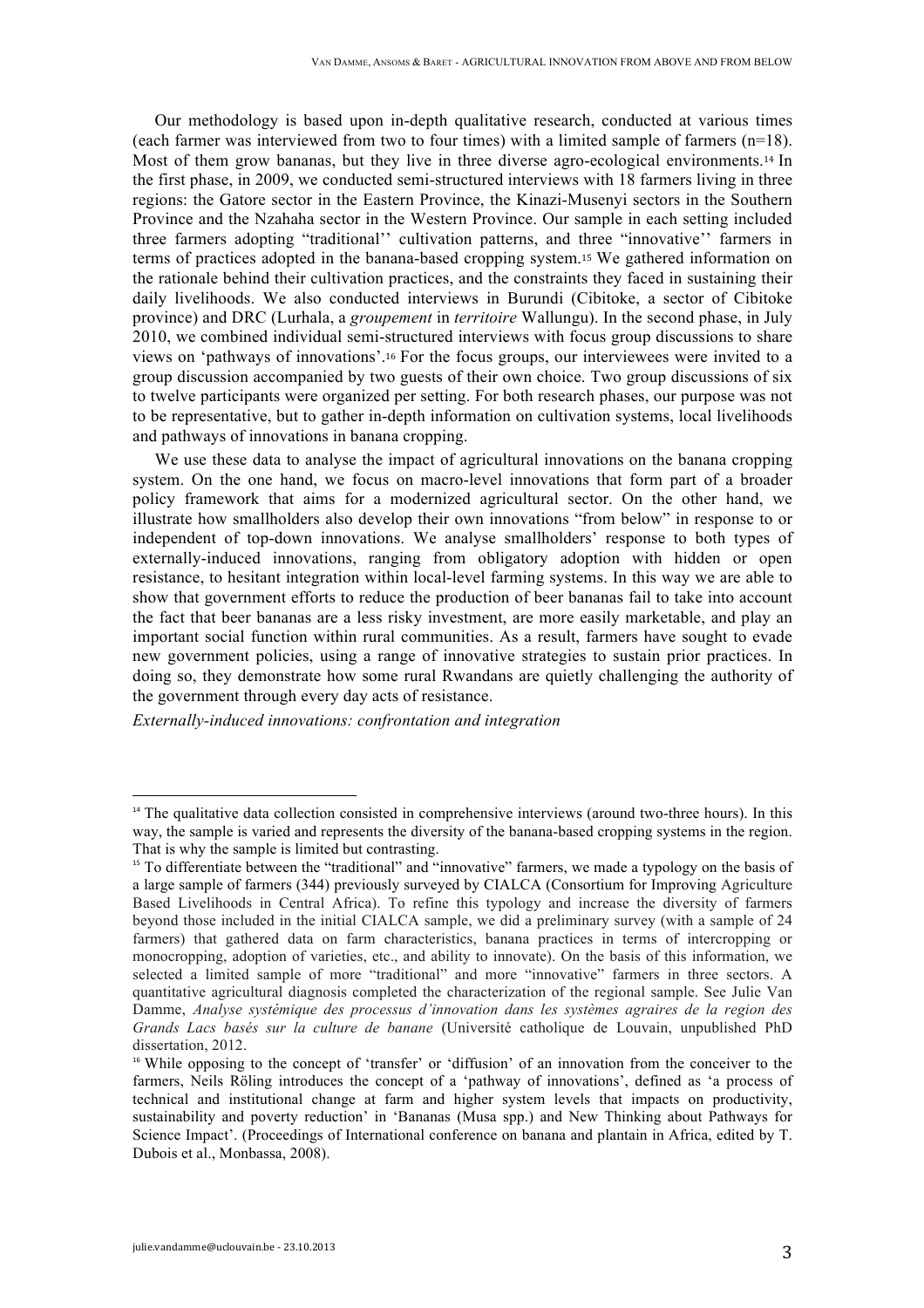Vanloqueren and Baret define the relevance of an innovation as 'the efficiency to solve problems in agricultural systems without creating new problems'. <sup>17</sup> However, in many circumstances the introduction of innovations inevitably causes disruption with traditional practices.<sup>18</sup> The farmers' feelings associated with these disruptions are not always noticeable on the surface. Indeed, while farmers often seemingly comply with innovation-inspired policy directives, hidden forms of resistance may exist. Resistance to externally-induced policies has always existed throughout history. These 'everyday forms of peasant resistance'<sup>19</sup> typically avoid any direct, symbolic confrontation with authority'20. In his later work, James Scott referred to the discrepancy between the public transcript, 'designed to be impressive, to affirm and naturalize the power of dominant élites'; and the hidden transcript that takes place 'offstage'.<sup>21</sup>

In the context of Rwanda, hidden forms of resistance to externally-induced agricultural innovations have always been present. In colonial times, farmers silently sabotaged the colonial authorities' obligations in terms of coffee production. Even under the Habyarimana regime Johan Pottier found that 'it is encouraging that the agronomist's advice is not heeded in blinkered fashion'.<sup>22</sup> The contemporary examples in this article fit into that same tradition, showing that the extent of 'hidden resistance' crucially depends upon the scale and the level at which the innovation takes place.

Whereas innovations can be introduced at all levels and for many different crops, this article focuses on the banana cropping system. A classic banana plantation in the Great Lakes region is a plot in which different crops and different banana types are mixed. Intercropping increased during the 1950s-1960s when rising demographic pressure reduced the available cultivated land area per household.<sup>23</sup> Banana groves (intercropped with food crops like for example beans) are generally located near the house; other scattered fields, on which farmers practice complex intercropping, are located further away from the homestead (on farm fragmentation).<sup>24</sup>

There are three types of banana: the beer banana, the cooking banana and the dessert banana. According to an estimate by the Ministry of Agriculture,<sup>25</sup> these different crops represented 60, 30 and 10 percent of acreages in 2005, respectively. The beer banana is used to make juice or beer, the latter having a particular role in Rwandan social life.<sup>26</sup> Cooking bananas are a staple food but can also provide an important source of revenue when sold on the market.<sup>27</sup> Dessert bananas are most often grown in the proximity of larger markets and can be an important source of income in those regions. When consumed at the local level, the main consumers are children. Some varieties of dessert bananas can also be used in beer brewing for sweetening.

<sup>26</sup> See De Lame, *A Hill among a Thousand.*

<sup>&</sup>lt;sup>17</sup> Gaëtan Vanloqueren and Philippe V. Baret, 'Systemic "relevance assessment" of transgenic crops: bridging biotechnology regulations and sustainable development policies?' (Preprints of the 5th congress of the European Society for agricultural and food ethics, Leuven, 2004).

<sup>&</sup>lt;sup>18</sup> Eric Mollard, 'L'innovation est-elle risquée ? : un point de vue agro-économique', in Jean-Pierre Chauveau, Marie-Chirstine Cormier Salem and Eric Mollard (eds), *L'Innovation en Agriculture : Questions de méthodes et terrains d'observation* (A Travers Champs, Paris-IRD, 1999), pp. 43-64.

<sup>&</sup>lt;sup>19</sup> As framed by James C. Scott, *Weapons of the Weak: Everyday forms of peasant resistance* (Yale University Press, 1985).

<sup>20</sup> *Ibid.*

<sup>21</sup> James C. Scott, *Domination and the Arts of Resistance: Hidden transcripts* (Yale University Press, London, 1995).

<sup>&</sup>lt;sup>22</sup> Johan Pottier, 'Three's a crowd: Knowledge, ignorance and power in the context of urban agriculture in Rwanda', *Africa* **59**, 4 (1989), pp. 461-477.

<sup>23</sup> Cochet, *Crises et Révolutions agricoles au Burundi.*

<sup>24</sup> See Danielle De Lame, *A Hill among a Thousand: Transformations and ruptures in rural Rwanda* (University of Wisconsin Press, 2005).

<sup>&</sup>lt;sup>25</sup> MINAGRI, 'Programme national pour le développement de la banane' (MINAGRI, Kigali, 2005)

<sup>&</sup>lt;sup>27</sup> Claudine Picq, Eric Foure and Emile A. Frison, 'Bananas and food security' (Proceedings of the INIBAP International symposium, Cameroon, 1998).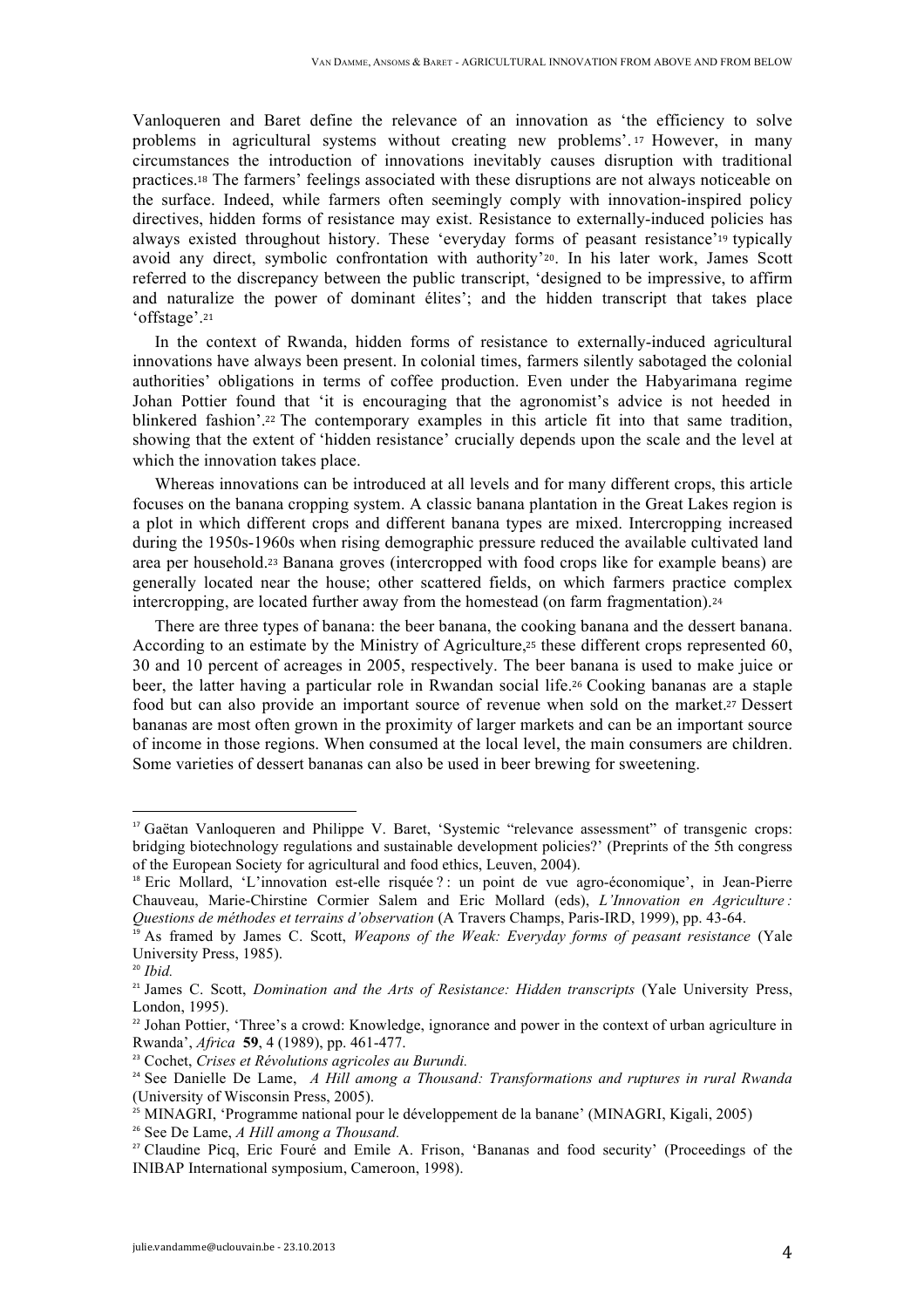In 2005, the Rwandan government adopted a banana programme - in line with its SPTA that aimed to reduce the proportion of beer bananas (from 60 to 40 percent) and raise the proportion of cooking (from 30 to 45 percent) and dessert bananas (from 10 to 15 percent) between 2005 and 2010. This policy was based upon policy makers' dislike of the consumption of traditional banana beer, because drunk people are perceived to fight and the tradition of banana beer is accordingly not in line with their objectives to create a modern society. <sup>28</sup> As one of our focus group discussions highlighted:

In the past, the inns (*cabarets*) served banana beer and it was a source of income. Now, the government bans the traditional transformation process. Authorities would like to industrialize the process.<sup>29</sup>

Furthermore, policy makers consider that the production of other crops may result in higher market value. As expressed by a local agronomist in Rwanda East:

Indaya [beer banana] means "*whore*" because it cannot be controlled, and the plants produce a lot of suckers. They only produce little bunches. We [the extension officers], do not like this. But the bananas grow almost wild and they do not require a lot of maintenance such as mulching for example.<sup>30</sup>

The authorities' moral dislike of beer bananas is not new. During the mid-1980s, the Habyarimana government aimed to reduce beer production by reducing banana cropping 'to a maximum one-sixth of the family farm, or one-fourth in areas where bananas grow really well. Regions where the growth of the banana tree is inappropriate [defined as above 1,900 metres] should substitute crops such as sunflowers, wheat, groundnuts and cassava'.<sup>31</sup>

In the fields, however, we see that the policy of converting from beer to cooking banana has been met with scepticism by the banana-growing farmers. Despite the supply of cooking banana plants by governmental agents, and the fact that prices for this banana type on the market are higher,<sup>32</sup> farmers are not ready to switch. This can be explained by the fact that the current policy neglects the complexity of the decision process that smallholder farmers make when choosing between different banana types (See figure 1).

 $28$  As one informant put it: 'The authorities perceive that as drunkenness and lack of hygiene'. Personal communication, inhabitant, Gatore, 17 June 2010.

<sup>29</sup> Interview, banana farmers, 23 June 2010, Kinazi.

<sup>&</sup>lt;sup>30</sup> Personnal communication, extension officer, 28 October 2009, Gatore,

<sup>31</sup> Johan Pottier, 'Stock taking: food marketing reform in Rwanda, 1982-89', *African Affairs* **92** (1993), pp.  $5-30$ .

The banana programme of MINAGRI gives the estimate of 40 RwF/kg for beer bananas, 55 RwF/kg for cooking bananas and 75 RwF/kg for dessert bananas (2005).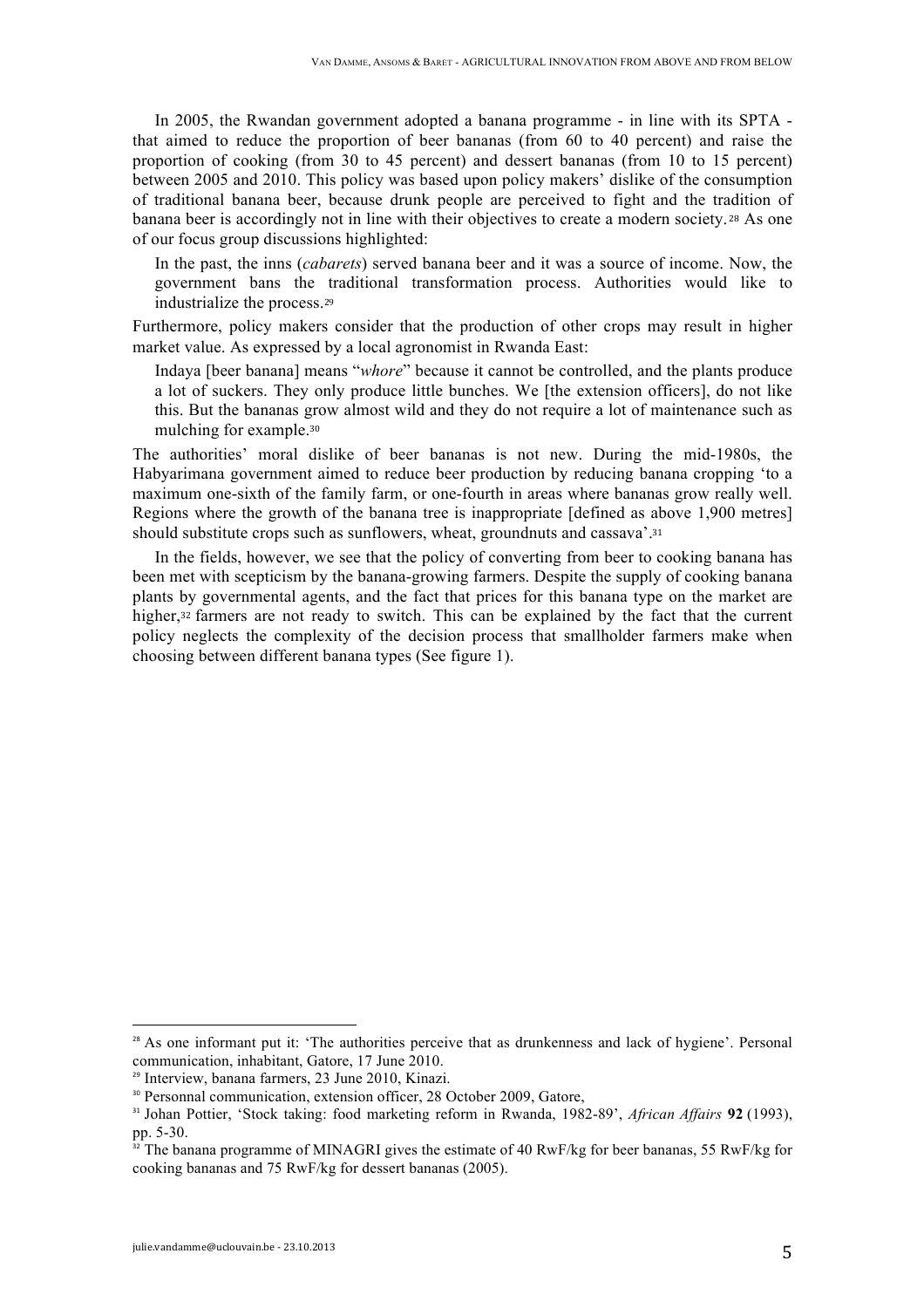|                              |                    | Beer       | Cooking        | Dessert                     |
|------------------------------|--------------------|------------|----------------|-----------------------------|
|                              |                    | banana     | banana         | banana                      |
|                              |                    |            |                |                             |
| Agroecological<br>conditions | Disease resistance | resistant  | sensitive      | very sensitive              |
|                              | Soil               | poor       | fertile        | mostly fertile              |
| Cultural<br>practices        | Labour intensity   | medium     | high           | high <sup>*</sup>           |
|                              | Intercropping      | works well | better without | generally better<br>without |
|                              | Density            | high       | low            | $low*$                      |
|                              | Manure needs       | low        | high           | high*                       |
| Market                       | Proximity          | local      | local market   | Kigali                      |
|                              | Preservable        | medium     | low            | very low                    |

\*For marketing.

Source: Summary on the basis of interviews with farmers included in our sample and other stakeholders.<sup>33</sup>

*Figure 1*. Banana types and farmers' risk assessment

First, different banana types (and varieties within each type) respond differently to agroecological stresses. Beer bananas are generally perceived as more resistant to abnormal weather conditions than cooking bananas, which are 'are widely viewed as poorly adapted to withstand stresses such as untimely rainfall, drought...'.<sup>34</sup> Farmers also mentioned that cooking bananas are disease-prone:

Some grow cooking banana. I don't have it because cooking bananas are more sensitive to disease. There is only one variety without symptoms [referring to vulnerability to disease]: a beer variety. If this variety is attacked, it survives. The cooking varieties, [however], cannot last more than a year after the attack.<sup>35</sup>

Field observations revealed that dessert varieties of banana are the most sensitive to disease, most notably the *Kamaramasenge* variety, but also for *Gros Michel*. The vulnerability of dessert bananas is illustrated by a new disease that is currently spreading in the Great Lakes Region, which has had the biggest impact on dessert banana plantations. 36

<sup>&</sup>lt;sup>33</sup> Agronomists from the National Agricultural Research Systems (ISAR), a parastatal research institute that provides extension services to agronomists at the level of districts and sectors.

<sup>&</sup>lt;sup>34</sup> Svetlana V. Gaidashova, Suleman H.O. Okech, Clifford S. Gold and Innocent Nyagahungu, 'Why beer bananas: the case for Rwanda', *InfoMusa* **14**, 1 (2005), p.2.

<sup>&</sup>lt;sup>35</sup> Interviews, banana farmers, Cibitoke, Burundi, 28 October 2009. Some general considerations on bananas were taken from interviews in the neighbouring countries of Burundi and Democratic Republic of Congo.

<sup>&</sup>lt;sup>36</sup> Since 2002, the Banana Xanthomonas Wilt (BXW), a bacterial disease, have ravaged the banana plantations of the Great Lakes region. The spread of this disease has increased since 2011-2012. The first varieties affected, as reported by a diagnosis survey in Idjwi (South Kivu, DRC), were dessert varieties such as *Kamaramasenge*.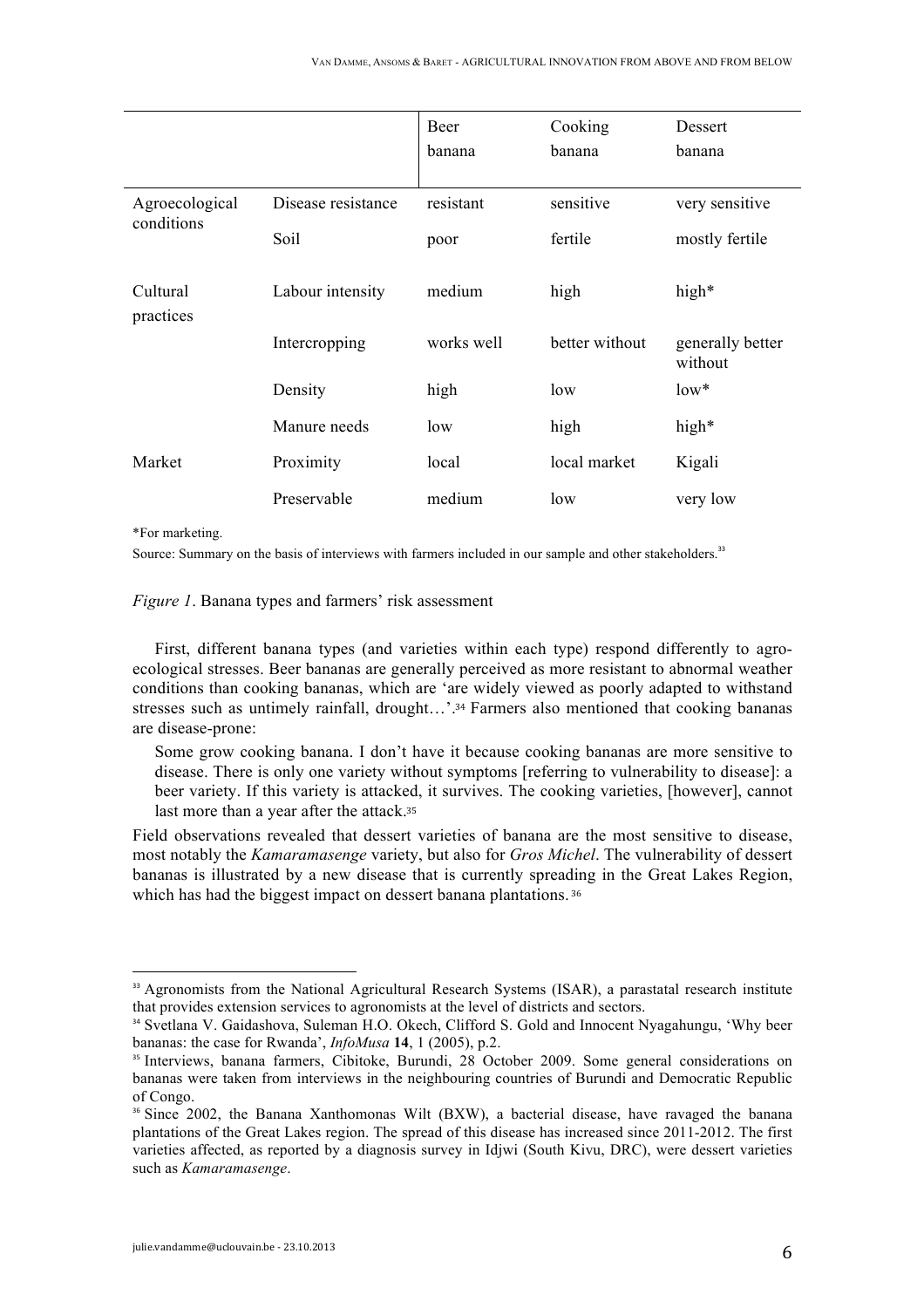When confronted with a disease, farmers who have sufficient financial means can replace the affected plants with new resistant varieties like *Cavendish*, *Poyo*, *FHIA*s. <sup>37</sup> Most smallholder farmers, however, lack those means and extend or reintroduce indigenous highland beer or cooking bananas which they hope will be disease resistant. As mentioned by a farmer:

Those who have the necessary means can buy new varieties to replace bananas on their entire plot. However, those without the necessary means mix with traditional varieties [already present at the local level].<sup>38</sup>

The same farmer highlighted the importance for farmers of cultivating indigenous banana varieties next to new species as a risk-coping mechanism in case an introduced variety is affected by a disease.

Soil fertility is another agro-ecological aspect that affects the choice of the banana type. Cooking bananas tend to grow better in areas where the soil is fertile.<sup>39</sup> In less fertile regions, farmers prefer to grow beer bananas. In Musenyi (Southern Province) – a less fertile area - one of our respondents mentioned: 'The land of my parents was stony. It was not a good soil to start with, but we can grow traditional beer banana varieties.'<sup>40</sup> Another added: 'If the soil were more fertile, I would grow *Inyamunyu* (cooking bananas) next to only beer bananas. However, the *Ndaya* variety (beer banana) is more tolerant to our type of soil.'<sup>41</sup> In 2005, Gaidashova concluded likewise: 'Beer bananas (of the ABB variety) perform better on poor soils than cooking bananas and beer bananas of variety AAA-EA'.<sup>42</sup>

Furthermore, beer bananas are more resistant to windy conditions. As a result, switching to cooking or dessert bananas involves a great deal of additional labour in supporting banana trees to prevent them from falling down. As one of our interviewees mentioned:

Even with wooden supports, the wind makes banana trees fall down. We only do that [place wooden supports] for the *Injagi* type (cooking banana) because they grow in height.<sup>43</sup>

In Musenyi (Southern province), one of our respondents had developed quite an innovative system for his banana production by placing the most fragile banana trees (cooking bananas) in the centre of the plot, then surrounding them by a 'belt' of traditional beer banana trees that functioned as a natural wind shield.

Not only do farmers consider agro-ecological factors when making crop choices but they also look at their own cultivation capacities and take into account market opportunities. Dessert bananas, first of all, can only really be sold in Kigali and thus require farmers to be embedded in a trade chain linked to the capital city. This is rarely the case for more remote areas. Cooking bananas are more often sold at local markets, but again, not all smallholders have access. In one of our research settings (Gatore, in the Eastern Province), farmers grew a high proportion of dessert and cooking bananas. The presence of a cooperative, organizing the collection and transfer of bananas from Gatore to Kigali, was of major importance. However, for regions where markets are less accessible, growing beer banana may have several advantages.

Indeed, a fresh bunch of cooking bananas is more perishable than a bunch processed into beer. Furthermore, market-oriented banana growing requires heavy and high quality banana bunches. One of our respondents described a 'good cooking bunch' as having 'a minimum weight of 50 kg for the variety Injagi, with long fingers, an intense green colour and easy to cook'.<sup>44</sup> Logically, growing such high quality bunches requires more labour and sustained attention in comparison to the management of a beer banana plantation. In addition, cooking

 <sup>37</sup> Varieties from the Fundación Hondureña de Investigación Agrícola

<sup>38</sup> Interview, banana farmer, Cibitoke, Burundi, 28 October 2009.

<sup>39</sup> Anaclet Nsabimana, Svetlana V. Gaidashova, G. Nantale, Deborah Karamura and Johannes Van Staden, 'Banana cultivar distribution in Rwanda', *African Crop Science Journal*, **16** 1 (2010), pp. 1-8.

<sup>40</sup> Interview, banana farmer, Musenyi, 3 November 2009.

<sup>41</sup> Interview, banana farmer, Musenyi, 3 November 2009.

<sup>42</sup> Gaidashova, 'Why beer bananas', p.5.

<sup>43</sup> Interview, banana farmer, Nzahaha, DRC, 11 July 2010.

<sup>44</sup> Interview, banana farmer, Gatore, 28 October 2009.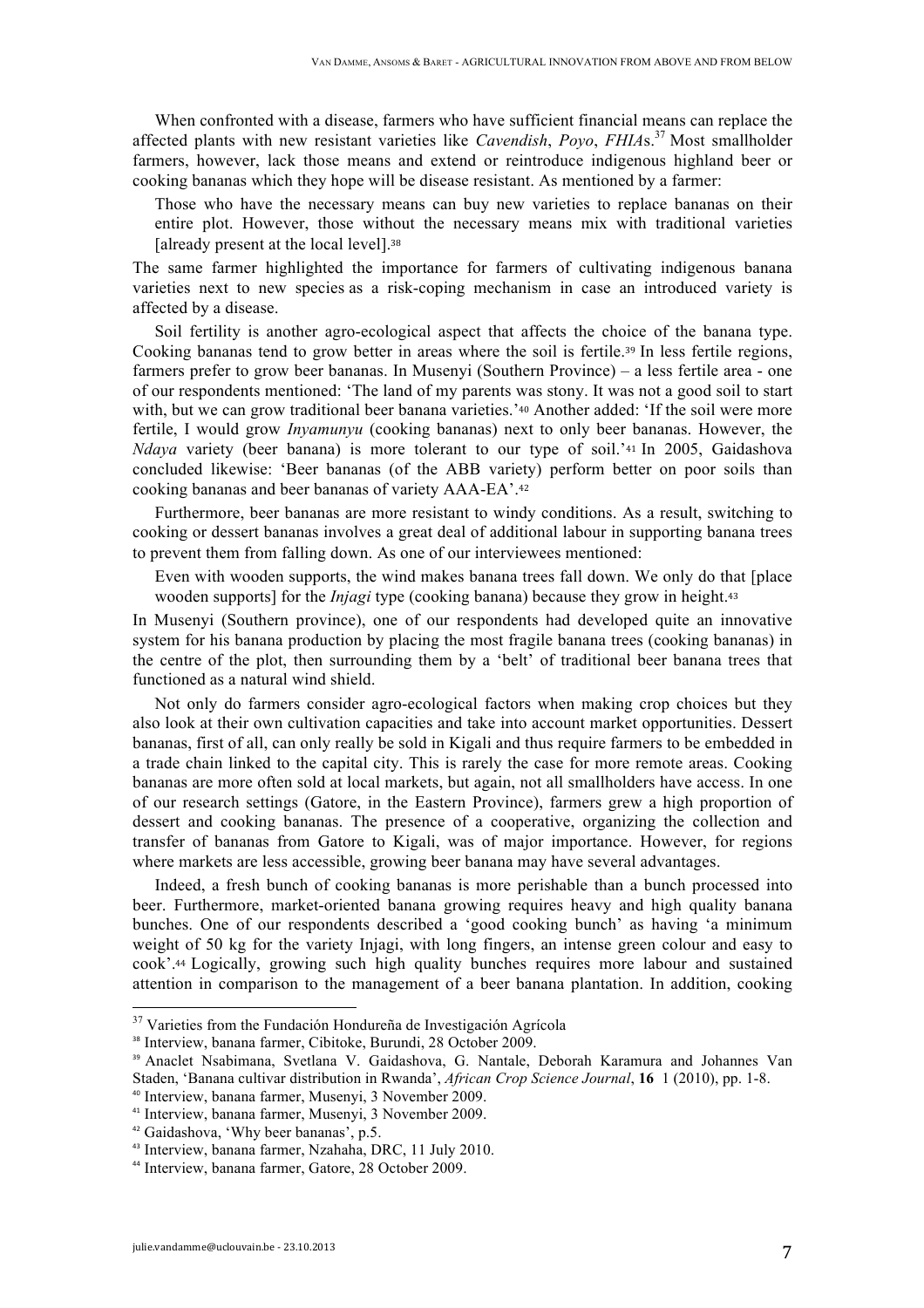bananas require more manure as outlined by several of our interviewees. Finally, to grow big bunches, cooking banana plantations have to be less densely planted. In fact, whereas beer bananas can easily be intercropped with other crops, this is less the case for cooking bananas. A farmer observed *'Beyond this resistance to the disease* ... [a variety of beer banana] is also a variety that lends itself to intercrop with other crops like beans'.<sup>45</sup> Gaidashova also found that 'brewing bananas are more tolerant of adverse growing conditions and low levels of management'.<sup>46</sup> At the same time, beer bananas can be transformed into juice and/or beer that can be sold locally on an *ad hoc* basis, an in this sense offer farmers greater flexibility.

So, overall, beer bananas are quite popular for several reasons; they grow in poorer soil, they require less manure, labour and management; and banana beer is more easily marketable at the local level – especially in remote areas. Another factor that motivates farmers to cultivate beer bananas is the fact that banana beer has an important social function at the local level. It is an essential present to be given at various ceremonies: 'The last transformation was in August during which I produced two jerrycans to give as a present at a wedding'.<sup>47</sup> Sharing banana beer symbolizes a shared bond of friendship; and banana beer is an important commodity to exchange for services.<sup>48</sup> One of our respondents mentioned:

The beer makes it possible to solve certain problems at home: the construction of a house [he paid the labour force to build his house with two cans of *Gasigisi*], social relationships marriage, friends. You can use it for an exchange of services, like money.<sup>49</sup>

An additional important element is that banana juice is often a crucial element in children's nutrition, used as a substitute for cow's milk in contexts where livestock holdings have decreased. As mentioned by a female respondent in Eastern Rwanda:

Here, there are no cows and we have to drink something. … Even if it does not bring in a lot of money, we keep our beer bananas, this gives us something to drink, our children have access to the juice.<sup>50</sup>

By not taking into account these agronomic, economic and social dimensions that influence farmers' choices, the government's policy to replace beer bananas with alternative cooking or dessert varieties has been met with little enthusiasm. During interviews, respondents were at first reluctant to openly defer from the official line and cited for example the advantages of cooking bananas over beer bananas. In their meeting with a foreign researcher, they thus confirmed at first the "public transcript" as set by Rwandan authorities. Our field visits, however, showed that many of them resisted the switch from beer to cooking/dessert bananas. In later conversations, we were able to capture parts of the hidden discourse<sup>51</sup> on why beer bananas are preferred.

Some farmers have developed inventive strategies to circumvent forceful intervention by local authorities, by planting the "desired variety" at the visible borders of the plot, while placing their own preferred variety away from the official radar. Maintaining a few mats of beer bananas seems to be the rule in the South setting: 'Even if there are few mats, we need a minimum for our own consumption'.<sup>52</sup> In the Western province, one of our respondents argued 'There are cooking bananas to eat at home and to sell at the market, but we cannot remove all beer bananas because we must make beer at least once a month'.<sup>53</sup> And even in Eastern Rwanda, where growing beer banana is rather exceptional, farmers mentioned how it can result in higher earnings than other types of bananas during certain periods:

<sup>45</sup> Interview, banana farmer, Cibitoke, Burundi, 3 November 2009.

<sup>46</sup> Gaidashova, 'Why beer bananas', p. 3.

<sup>47</sup> Interview, banana farmer, Lurhala, DRC, 18 November 2009.

<sup>48</sup> See De Lame, *A Hill among a Thousand.*

<sup>49</sup> Interview, banana farmer, Lurhala, DRC, 18 November 2009.

<sup>50</sup> Interview, banana farmer, Gatore, 28 November 2009.

<sup>51</sup> See Scott's terminology in *Domination and the Arts of Resistance.*

<sup>52</sup> Interview, banana farmer, Kinazi, 9 November 2009.

<sup>53</sup> Interview, banana farmer, Nzahaha, 27 October 2009.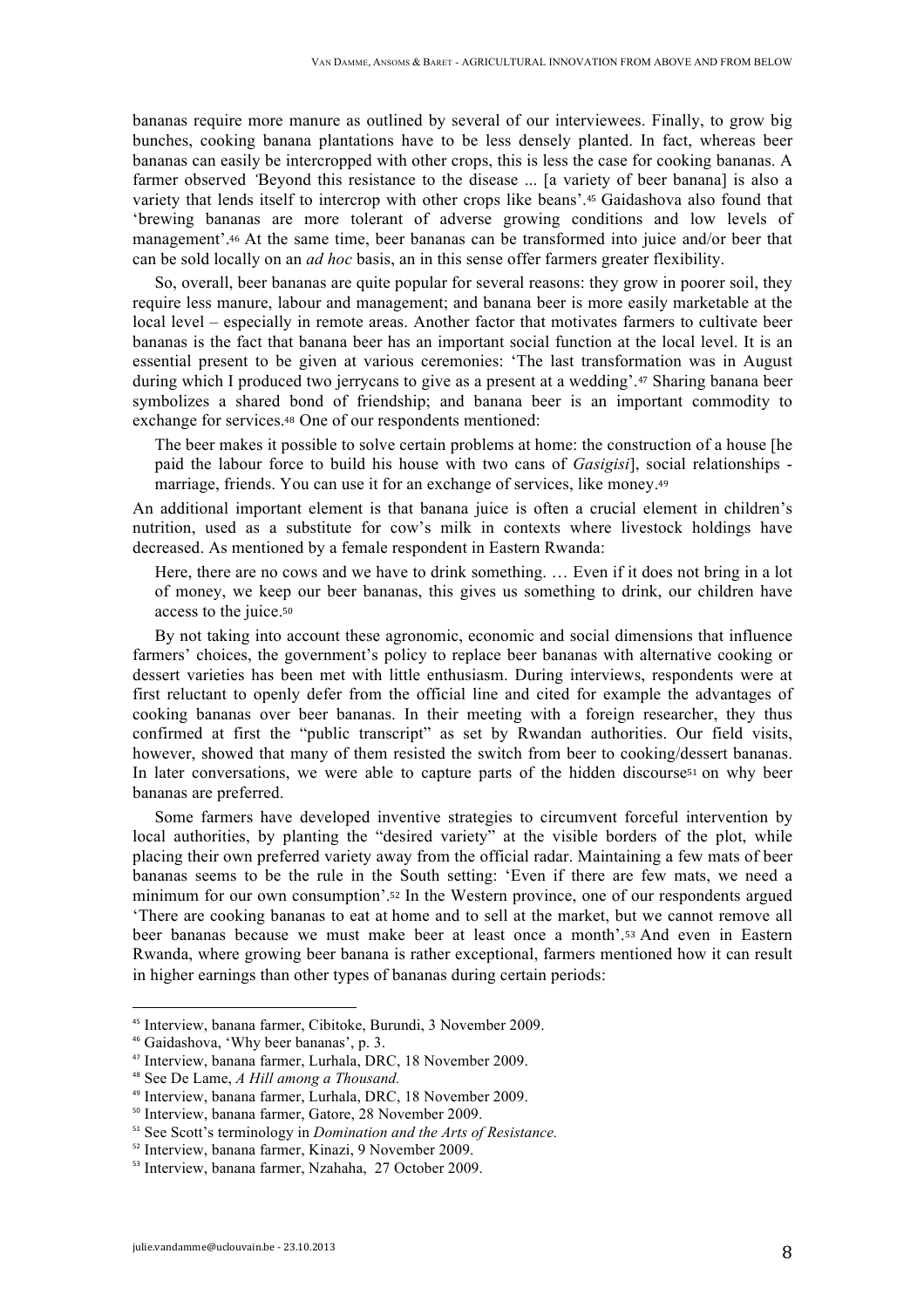A kilo of beer banana costs 50 RwF at this moment, whereas it is only 30 RwF for cooking banana. This price difference can be explained by the relative lack of beer bananas. The price also varies during the season. At this moment, the weather is hot and people need to drink beer.<sup>54</sup>

With regards to the policy objective to shift from beer to cooking and desert bananas, forms of resistance tended to occur beneath the surface. Some farmers hid their beer bananas in the middle of their plots, surrounded by cooking or dessert bananas. Interviewees were also reluctant to directly share their objections to new banana types, and only through our field observations, and after repeated returns to the field, did we collect farmers' true opinions about the government's policy guidelines.

## *Monocropping versus intercropping: top-down reforms meet open resistance*

The Rwandan government's banana policy does not only foresee the replacement of beer bananas with cooking or dessert bananas; it also aims for the adoption of "modern" production techniques. It seeks, for example, to replace intercropping (combination of different crops in the same plot) with monocropping  $-$  in line with the overall agricultural policies mentioned previously. This implies a considerable change in traditional banana-based cultivation systems. Indeed, traditionally, the banana plantation is located close to the house (*rugo*) where different varieties of bananas are intercropped with shadow crops - mainly beans.<sup>55</sup> The intercropping system is the product of a long process of intensification of land use by the peasants. The cultivation of several crops in the same fields requires constant attention and intense labour,<sup>56</sup> but the diversification of crops also allows farmers to balance their diet and to better manage the risks imposed by climatic conditions or crop diseases affecting particular crops.<sup>57</sup>

The recent monocropping policy guidelines include a ban on intercropping<sup>58</sup> and thus implicitly places a ban on the combination of bananas with other crops. The assumption is that monocropping will increase productivity rates and that farmers will sell their produce on the market and then buy what they need. By and large, the measure has been forced upon farmers. A whole chain of administrative agents and local authorities – from the national to district, sector, cell, and village level – is made responsible to implement the rule.<sup>59</sup> Meetings with agricultural extension services are organized during which farmers are informed about the importance and advantages of the new measure, and about technical details on how to adopt it. After such meetings, farmers are supposed to adopt monocropping, and the same chain of agents is tasked with the supervision and control of effective implementation. Farmers risk being fined if they do not apply the recommendations.<sup>60</sup>

During our field research, we immediately noticed that our respondents were quite open in discussing their dislike of this externally driven innovation. Several interviewees complained about the feasibility of shifting from intercropping to monocropping. Several respondents highlighted that the constraints imposed by land scarcity simply do not allow for monocropping. Only producing one crop also places farmers under greater economic stress because while

<sup>&</sup>lt;sup>54</sup> Interview, banana farmer, Gatore, 29 October 2009.

<sup>55</sup> Suleman H. Okech, Svetlana V. Gaidashova, C.S. Gold, Celestin Gatarayiha and P. Ragama, 'Banana pests and diseases in Rwanda: A Participatory Rural Appraisal and Diagnostic survey observations' (Proceedings of the Integrated Pest Management symposium, Kampala, 2002).

<sup>56</sup> 77.4 percent of the sampled farmers use external labour. See J. Van Damme, *Analyse systémique des processus d'innovation dans les systèmes agraires de la région des Grands Lacs basés sur la culture de la banane* (Université catholique de Louvain, unpublished PhD dissertation, 2013).

<sup>57</sup> Narpat S. Jodha, 'Intercropping in traditional farming systems', *Journal of Development Studies* **16**, 4 (1980), pp. 427-442 and Ansoms, 'Views from below on the pro-poor growth challenge'.

 $\frac{58}{10}$  MINAGRI, 'SPTAII' and IFDC, 'Crop Intensification Programme (2008-2009) – Evaluation Report' (MINAGRI/CIP, 2010).

<sup>&</sup>lt;sup>59</sup> Ansoms, 'Views from below on the pro-poor growth challenge'.

<sup>60</sup> Field observations, 2009.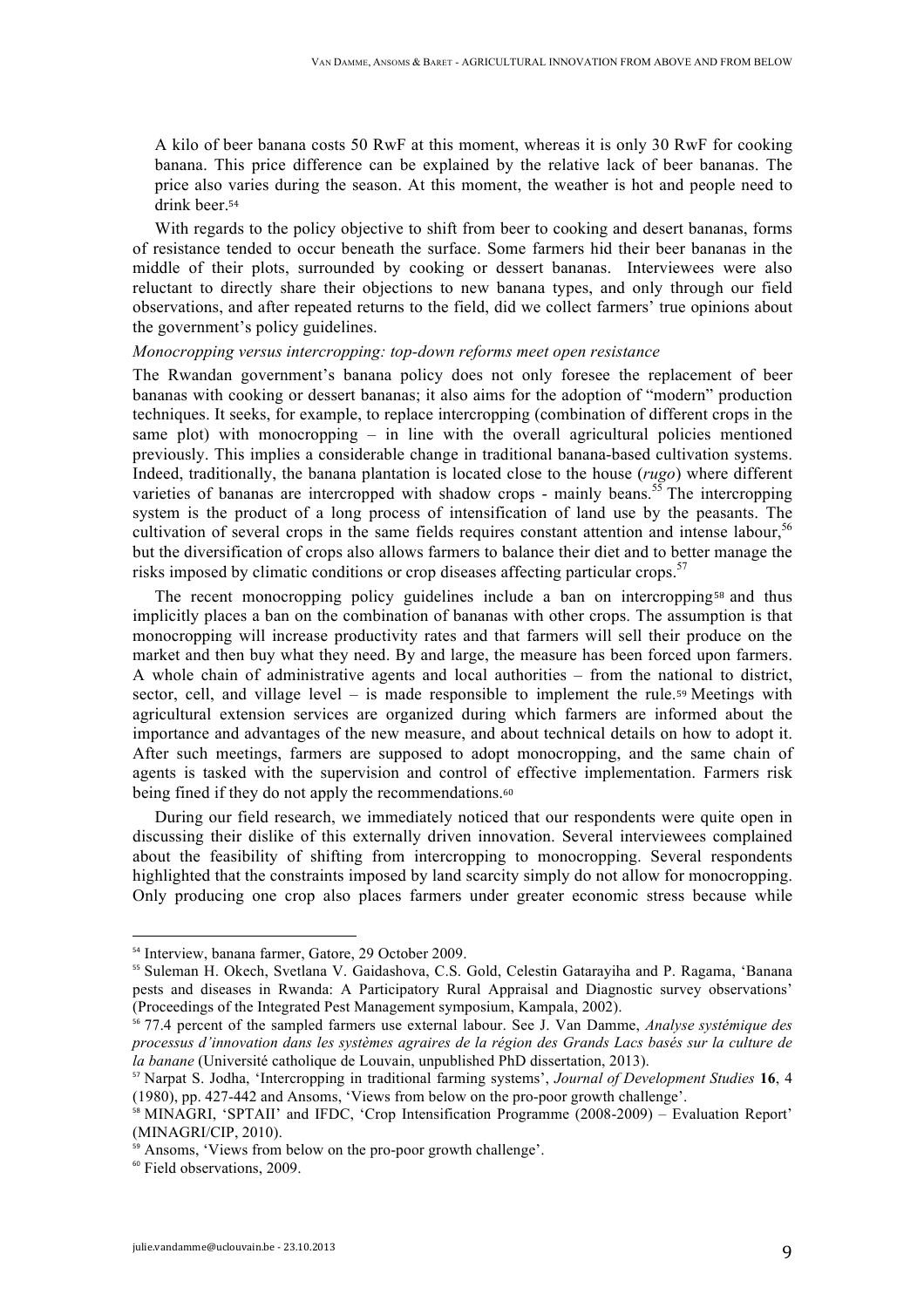bananas and beans are crucial for local nutrition, prices for both crops on local markets can be highly volatile. Moreover, farmers assess the overall output generated on a plot with bananabean intercropping as higher than the output generated on a plot with monocropping of banana or beans.<sup>61</sup> A respondent claimed that the 'yields are the same for beans and bananas when they are intercropped. It is even profitable'.<sup>62</sup> Another interviewee suggested that 'There is no difference [referring to banana productivity] between the banana plot associated with beans, and a banana plot in monoculture. There is no competition.<sup>63</sup>

In addition, the adoption of monocropping techniques implies an increase of labour, which women are particularly conscious about because they are in charge of annual crops (while men are responsible for the bananas). A widow argued that in the past,

The management (weeding, mulching) could be done at once for all three crops [the intercropped yam, squash, pepper]. Now, it has to be done independently for each culture. Thus labour is multiplied by three. Everyone does not have the same means to change. We [in his family] do it gradually because there is only me as the labour force.<sup>64</sup>

Another respondent reasoned in the same way:

Intercropping allows for a limitation [of labour required for] the management of the crops (weeding). When there are no beans [in between banana trees], more work is required.<sup>65</sup>

In these farming systems, labour shortages are likely at particular times of year.<sup>66</sup> The productivity of labour is a limiting factor in the systems and each extra work is critical.

Following the implementation of the reform, most of the farmers stopped intercropping bananas with crops such as yam, or annual crops such as squash. However, there are farmers who are trying to circumvent the policy by combining bananas and beans on the more hidden parts of their plots that are not visible from the road. While some kept their resistance to the policy hidden, others engaged in more open forms of resistance. One interviewee told us that he prefers to pay the fine for multicropping (between 2,000 and 5,000 RwF in that area) rather than remove the beans.<sup>67</sup> Some administrative agents are sympathetic to this stance. Although elements in the administrative chain have been mobilized in the implementation of the monocropping policy, those operating at the most local level appear to recognize its problematic consequences. In November 2009, an *umudugudu* official (lowest administrative level) in the Eastern province expressed her profound disappointment with the rule. She argued that it was conceivable to remove all crops from the banana groves, except for beans. In her opinion, 'a Rwanda household without beans has nothing as this is the main source of proteins - in the absence of meat.'<sup>68</sup> Furthermore, she highlighted how the production of beans in combination with bananas is a way to cope with risks: 'if the banana plantation is damaged by wind, you still have another crop to harvest'. Following this rationale, they maintain intercropping practices despite regulatory pressure to change.

These concerns did reach state agents higher up in the administrative chain. During our interview with a RADA agent, <sup>69</sup> he acknowledged the fact that banana-bean intercropping may

<sup>61</sup> Van Damme, *Analyse systémique des systèmes agraires*.

<sup>62</sup> Interview, banana farmer, Gatore, 29 October 2009.

<sup>63</sup> Interview, banana farmer, Kinazi, 9 November 2009.

<sup>64</sup> Interview, banana farmer, Gatore, 28 October 2009.

<sup>&</sup>lt;sup>65</sup> Interview, banana farmer, Kinazi, 9 November 2009.

<sup>66</sup> Sara Berry, *No Condition is Permanent. The social dynamics of agrarian change in sub-Saharan Africa*  (University of Wisconsin Press, Wisconsin, 1993).

 $\frac{67}{10}$  Interview, banana farmer, Nzahaha, 21 November 2009.

<sup>68</sup> Interview, banana farmer, Gatore, 29 October 2009.

<sup>69</sup> RADA is the former national Rwanda Agricultural Development Authority, today grouped with ISAR in the RAB, or Rwanda Agriculture Board.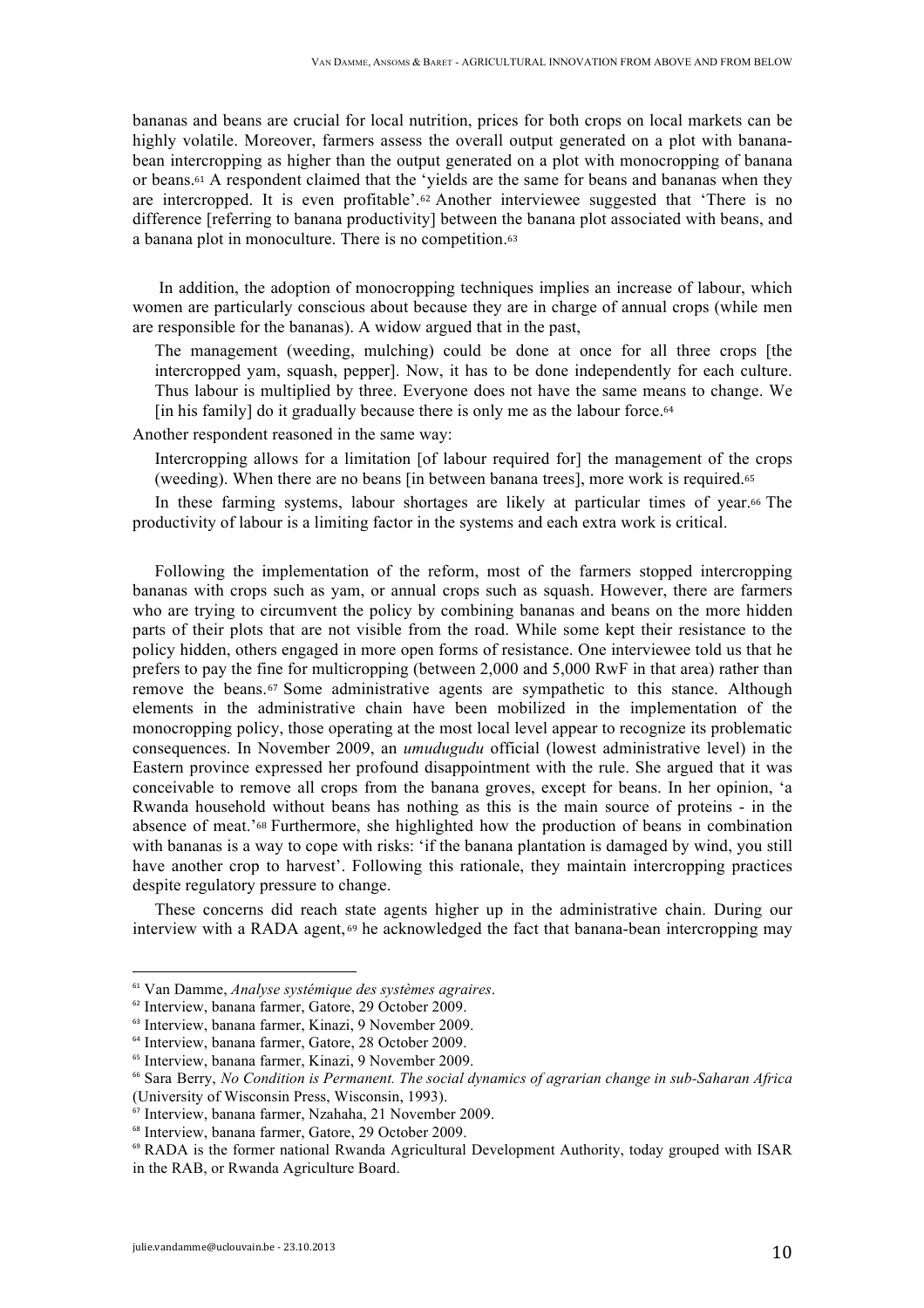have good results. However, other types of intercropping were, in his opinion, more problematic. He defended the radical ban on intercropping by stating that farmers are not capable of understanding a nuanced rule where some types of intercropping are permitted (for example with beans) and others not. This is why, in his opinion, the policy had to forbid all types of intercropping. Another state agent of the same institution mentioned that banana-bean intercropping as such does not cause problems if done properly. However, he felt that farmers were not capable of adopting the appropriate technique, given that 'during the rainy season, farmers dig to plant beans and they cut the banana roots'.<sup>70</sup> This justified, in his view, the prohibition on intercropping. However, his statements were entirely contradicted by our observations. In Gatore (Eastern Province), for example, we observed how farmers were meticulous in facilitating the co-existence of both crops. They planted beans at a certain distance (often 60 cm) from the banana mat; and used miniature hoes to sow beans in non-tilled soil covered by mulch. Such gentle, superficial and localised tillage for sowing beans does not destroy the root network of the soil and as a result does not significantly affect banana output.

Over time and through lobbying efforts of academics and development practitioners with extensive field experience,<sup>71</sup> protests against monocropping seemed to reach agricultural policy makers. In November 2009, for example, we interviewed a RADA agent who was aware of such resentment. He expressed his strong belief in the usefulness of the agrarian reforms in improving the performance of the agricultural sector and reinforcing local livelihoods but also acknowledged that there were occasional problems in implementation. He however narrowed this down to a faulty interpretation of well-intentioned policies by local authorities.<sup>72</sup> After we left in November 2009, the ban on banana with bean intercropping was withdrawn.

During our next field visit in June 2010, we learnt that a RADA training course was being planned for September 2010 in Gatore (Eastern Province) to promote "correct" practices of intercropping banana and beans. At the end of October 2011, during our next field trip, an *umudugudu* official in Gatore sector reported that in the end this did not take place as the authorities had changed their mind again. This lack of consistency in policy guidelines enhances farmers' reluctance to follow nationally defined policy objectives.

In this case, most farmers are radically – and quite openly - opposed to monocropping requirements as these do not suit local realities. In the end, most of them reluctantly adopted the approach because of extensive government control; however, policy makers were made aware of the problems with the monocropping system and the strength of opposition appears to have caused the government to re-think.

### *Mediating government policy with local knowledge*

Even when local farmers adopt externally-induced policy objectives, they use their own experience and knowledge to adapt and transform these top-down innovations in line with local needs.<sup>73</sup> In Musenyi (Southern Province), for example, we met with a farmer involved in a CIALCA experiment with new mulching techniques. Mulching involves placing a protective cover around the banana plants, which consists of organic material such as leaves and straw (banana self-mulch and when possible with application of external grass). Mulching adds

<sup>70</sup> Interview, government official, Kigali, 2009.

 $<sup>71</sup>$  These include the first author of the paper in collaboration with other academics at the Université</sup> catholique de Louvain, but also development practitioners from CIALCA, and even government officials from within RADA.

 $<sup>72</sup>$  He pleaded for an improvement in communication between the implementers and the farmers. It seems</sup> however that this 'problem in interpretation of the policy' was reinforced by the way in which the administrative system is organized. Local authorities at every level of the administrative chain have to prove through performance contracts how they rigidly implement policies, which encourages them to interpret policies literally without room for adaptation to local conditions. See Ansoms and Rostagno, 'Rwanda's Vision 2020 halfway through'.

<sup>73</sup> Jean-Pierre Chauveau, Marie.-Christine Cormier-Salem, Eric Mollard, *L'Innovation en Agriculture: Questions de méthodes et terrains d'observation* (Institut de recherche pour le développement (IRD), Paris, 1999).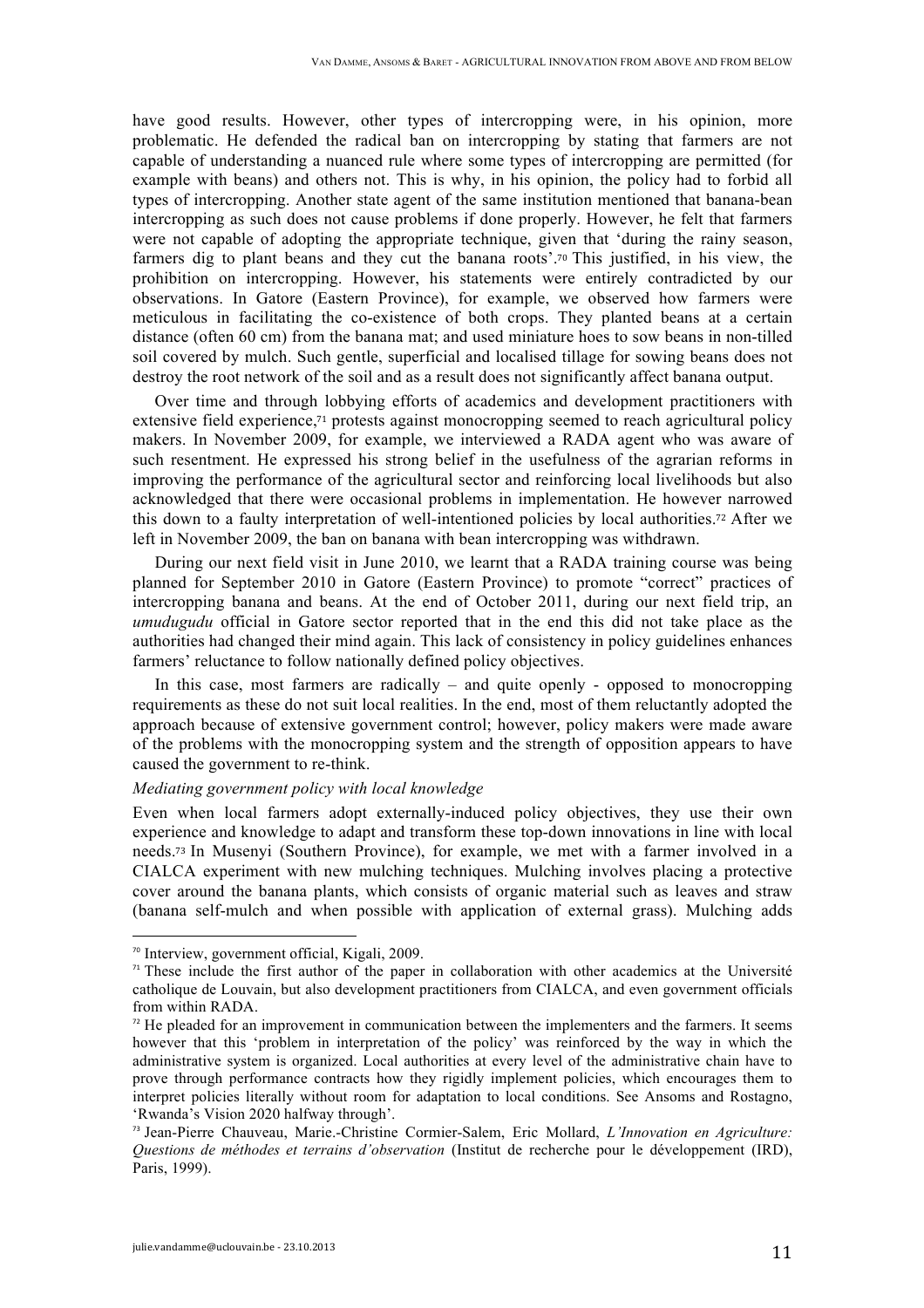nutrients, prevents the evaporation of moisture and the growing of weeds and reduces the risk of erosion. A covering mulch of 2 cm is effective.<sup>74</sup> One of our interviewees explained that he had been recommended to 'apply a mulch of  $5 - 10$  cm on the soil of the banana plantation except in a circle of 60 cm around the banana mat/stem [to avoid contamination by diseases]',<sup>75</sup> although he had not strictly respected the 60 cm rule. In the dry season, he covered the entire soil with mulch to protect the soil from drying out. By the time the rainy season started, he reapplied the recommended rule and removed the mulch in a circle of 60 cm around the stem of the trees to avoid them rotting or being affected by disease.

In addition to local adaptation of top-down externally-induced innovations, innovative ideas may also come from farmers themselves. For example, Rwandan farmers who had returned to the country after residing for decades in Tanzania introduced specific farming techniques more suited to the Eastern region. A returnee farmer explained that 'those from Tanzania bring back a lot of practices' that allow for intense management of the banana plantation. They developed particularly successful cooking banana techniques, favouring bigger bunches. They introduced specific de-suckering, mulching, and cow manure usage techniques that are now largely applied in the Eastern part of the country which is now a model in terms of banana management.

Furthermore, farmers have developed their own innovations over decades of experience with environmental stress and social challenges. For example, through careful trial and error, they have determined the most suitable types of intercropping for banana groves. Intercropping started with the introduction of American crops (bean and maize) during the seventeenth and eighteenth centuries. But the complex generalization of intercropping is more recent. In the middle of the twentieth century, a typical farm generally included the banana plantation surrounding the *rugo*, more intensively cultivated plots (succession of maize/beans and sorghum, or of sweet potatoes and/or cassava), less intensively cultivated plots (only one crop cycle followed by fallow), and pasture. In the first stage, increasing population pressure reduced pasture space in favour of cropped spaces.<sup>76</sup> Then, the cultivation intensity on available land increased, and increasingly, multi-cropping was practiced during the transition stage from one crop system to another. After that, the borders between the plots disappeared until plots were covered with six or more crops: a dense banana plantation with shadow crops and food crops in complex intercropping (maize, bean, sorghum, sweet potato, cassava, and so on).<sup>77</sup>

Another peasant innovation – triggered by increasing land scarcity – is the evolution in methods for soil fertility protection. Traditionally, fertility management was largely based upon the integration between agriculture and husbandry.<sup>78</sup> At the beginning of the 20th century, however, diseases led to drastic decreases in cattle stocks. In response to this agrarian crisis, farmers increasingly relied on alternative methods for fertility protection, in which banana cropping came to occupy a central place. The banana tree is first of all an important "factory" in terms of biomass production. Moreover, the residue of the beer brewing process can be used to fertilise the fields and thus provides an important source of organic materials in a context where manure has become increasingly scarce. In fact, when being transformed into beer, only the juice of the bananas is extracted. The remains of this transformation process are very useful as a source of fertiliser for the banana plantation. A farmer explained: Here, there are no cows. [...] We use waste from the transformation of beer bananas – mixed with compost - to make manure and fertilize the plot.<sup>79</sup> Another mentioned: We prefer to make juice rather than sell the bananas as such. This gives us something for our children, and at home we can use the residue as

<sup>&</sup>lt;sup>74</sup> Personal communication from the Banana programme coordinator in ISAR.

<sup>75</sup> Interview, banana farmer, Musenyi, 24 June 2010.

<sup>76</sup> Daniel C. Clay, 'Fighting an uphill battle: population pressure and declining land productivity in Rwanda' (Working paper, Michigan State University, Department of agricultural, food, and resource economics, 1996).

<sup>77</sup> Hubert Cochet, 'Agrarian dynamics, population growth and resource management: The case of Burundi' *GeoJournal* **60**, 2 (2004), pp. 111-120.

<sup>78</sup> Cochet, *Crises et Révolutions agricoles au Burundi.*

<sup>79</sup> Interview, banana farmer, Gatore, 2009.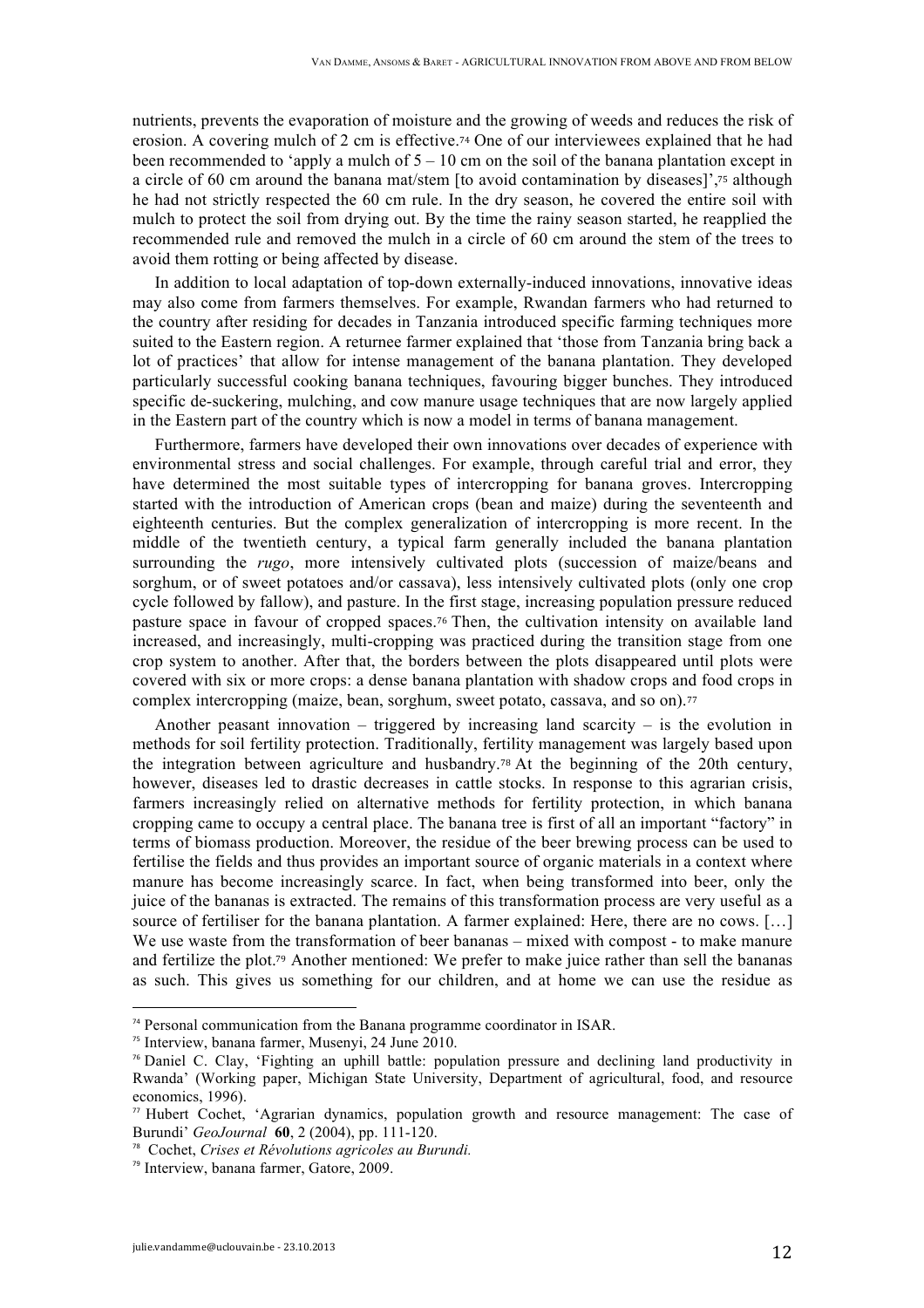fertiliser.<sup>80</sup> Over the last few decades, cattle holding has been substituted by banana cropping as an engine of fertility reproduction, and as a strategy for capital accumulation. Cochet describes this evolution as the "banana revolution".<sup>81</sup>

Farmers' knowledge may also be of particular use in times of stress because of crop disease.<sup>82</sup> In 2005, a fungi disease devastated a large part of Rwanda's banana plantations, particularly affecting dessert varieties such as *Kamaramasenge*. This variety was grown in a large part of the country to make juice or to be consumed as such. Farmers therefore turned to another dessert variety, resistant to the disease (the cultivar *Poyo* from the Cavendish subgroup). It appeared, however, that this variety was more sensitive to wind due to the morphology of the plant and the heavy weight of the bunch. A farmer in the Southern Province explained:

Now, I grow mostly the *Poyo* variety. It worked well, but recently there has been a wind problem that brought down the banana plants. The Poyo variety is weaker than the others. It requires two [wooden] supports. […] The other varieties are not profitable due to diseases. The *Poyo* variety gives fewer bunches but they are bigger.<sup>83</sup>

To protect banana plants against the effects of wind, farmers have started to use two wood supports instead of one. However, wood is an increasingly scarce resource in Rwanda, and recent government policies promoting reforestation have banned the cutting of wood. Accordingly, wood is difficult to find and prone to theft. In our research area in the Southern Rwanda, the problem of theft is even more difficult because people have been obliged to move away from their scattered settlements surrounded by their banana plantations to live in grouped settlements in the framework of the villagisation policy. As a result, farmers have to leave behind their banana plantations – traditionally surrounding their houses – at the bottom of the valley without surveillance. This makes farmers more vulnerable to theft of wood and of banana bunches. Moreover, the increased distance between their houses and the banana plantation has increased the labour requirements of banana cultivation. The fact that villagisation occurred in parallel with the fragile transition from one banana variety to the other imposed severe stress upon local livelihood systems.

These examples illustrate the value of "indigenous knowledge" that farmers have developed over generations while living and farming in extremely challenging agro-ecological environments. They are capable of using this knowledge in evaluating the relevance of externally-induced innovations, but also in developing their own local-level innovations.

#### *Conclusion: innovation and resistance in contemporary Rwanda*

On the basis of an in-depth study of innovations introduced in farmers' banana groves, this article illustrates how the Rwandan government's policy objectives, in line with its vision to 'reengineer' the agricultural sector, are not blindly adopted by farmers at the local level. The externally-induced innovations are often resisted on the ground, and in some cases openly challenged. However, the degree of farmers' reluctance and resistance is shaped by the scale and the level at which the innovation takes place. The scale at which an innovation is

<sup>80</sup> Focus group, banana farmer, Musenyi, 2010.

<sup>81</sup> Cochet, *Crises et Révolution agricoles au Burundi.*

<sup>&</sup>lt;sup>82</sup> In an earlier footnote, we mentioned the spread of the BXW disease. Plants are contaminated by bees through infection of the male bud. Therefore, farmers are advised to cut the male bud to prevent the disease from spreading. However, this technique existed 'already before BXW: farmers used to cut or wrap the male bud of the banana plant to prevent [the spread of] diseases' (Personal communication, researcher, UCL). On Idjwi island (part of DRC, but located in the Kivu lake between DRC and Rwanda), farmers explained during a focus group that 'the *Kimojo* disease was spread by a butterfly. To combat it, we wrapped the male bud and the elders advised us to brush the bunch with some herbs'. In the case of BXW, farmers explained that the wrapping or cutting of the male bud is not sufficient, as – in contrast to the *Kimojo* disease - BXW attacks not only the bunch but the entire banana plant.

<sup>&</sup>lt;sup>83</sup> Interview, banana farmer, Kinazi, 2009.